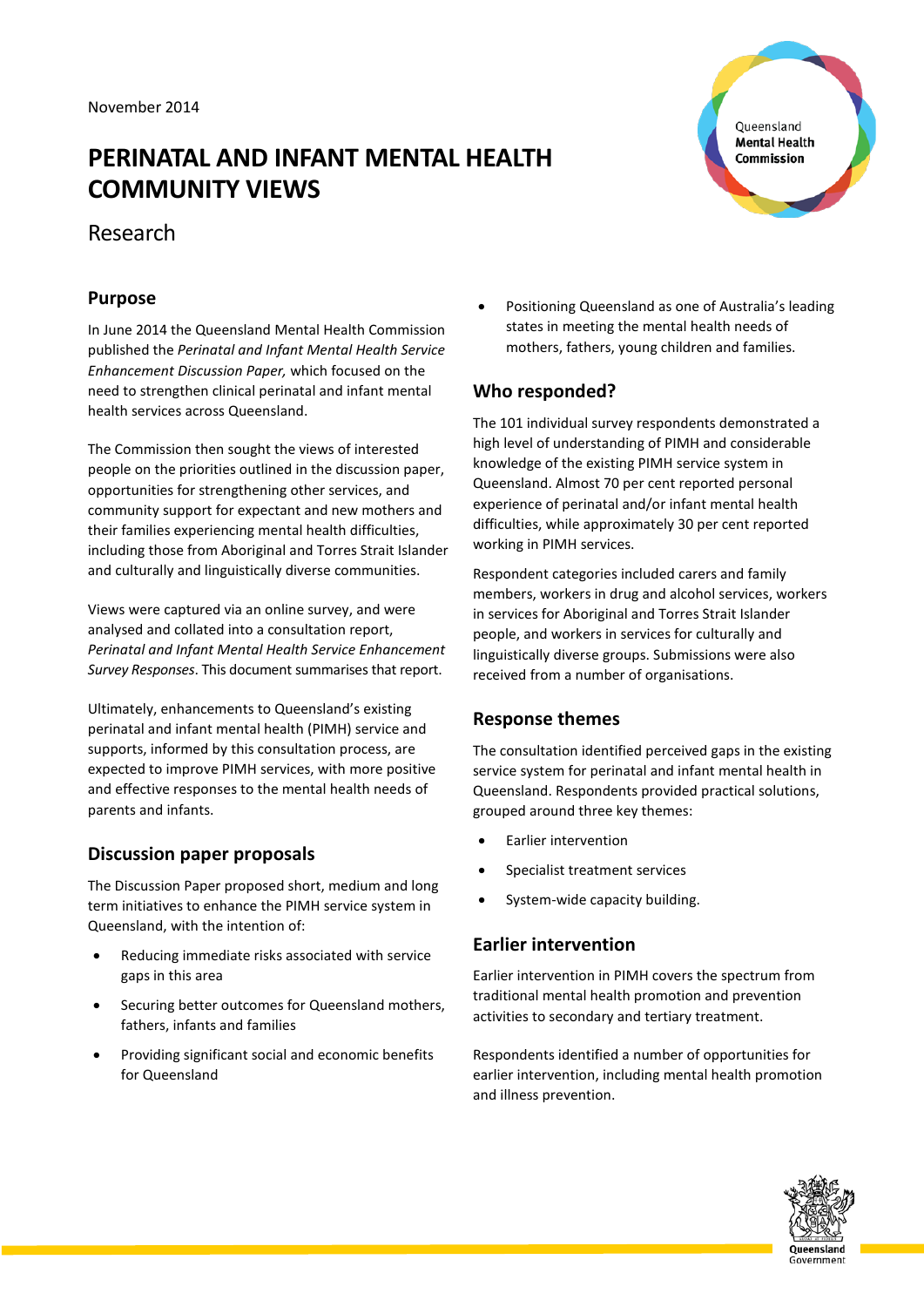Key opportunities included:

- Community awareness
- Antenatal classes and checks
- Mothers' groups, fathers' groups and peer support groups for expecting and new parents
- In-hospital services
- Follow-up health services
- Early treatment services.

Respondents identified sustainable resourcing for the non-government sector as a game-changing strategy to prevent the development of PIMH problems, intervene earlier to reduce the severity and duration of such problems, and ensure that families beginning to experience PIMH problems are referred to appropriate specialist treatment services.

A number of suggestions for early intervention align with priorities outlined in the National Maternity Services Plan (NMSP: Commonwealth of Australia, 2011), to which all state and territory governments have committed and include:

- Universal screening for perinatal depression
- Access to continuity of carer models for maternity care
- Provision to meet the needs of specific groups of women with cultural, socioeconomic, medical and other risk factors for perinatal mental illness, including Aboriginal and Torres Strait Islander women and women living in rural and remote areas.

### **Specialist treatment services**

Respondents recognised that enhanced PIMH promotion and prevention activities cannot realistically prevent all PIMH problems. A 'bottleneck' occurs when mental health problems are detected, but specialist treatment services are not available to enable the parent or infant to be referred and treated in a timely manner.

Respondents endorsed the needs identified in the discussion paper for:

- Local community-based mental health specialists who can provide evidence-based interventions for parents (perinatal mental health) and children to age three (infant mental health)
- Day programs as a cost-effective alternative to hospital admission
- *QUEENSLAND MENTAL HEALTH COMMISSION Perinatal and infant mental health community views, Nov 14*
	- Access to dedicated parent-infant mental health inpatient facilities, to prevent admission of new parents to adult acute mental health units, and to minimise unnecessary separation of parent and infant.

As with earlier intervention, a number of responses dealing with specialist treatment services aligned with the NMPS, in particular the need for:

- Formal referral pathways, for women experiencing perinatal mental illness, to specialist perinatal mental health services
- Expanded options for overcoming separation of mothers from their babies when receiving mental health care.

### **System-wide capacity building**

Respondents named groups of professionals who already have contact with pregnant and new mothers, their partners and families and who are well placed to increase awareness and provide information about PIMH. These groups include:

- General practitioners
- **Midwives**
- Nurses and midwives in maternity units and birth centres
- Child Health nurses
- Lactation consultants
- Private obstetricians
- Aboriginal medical centres and health services
- Non-government organisations working in such areas as maternity services, child health and family wellbeing.

With additional training, professional development and support, some or all of these groups could play a role in:

- Detecting PIMH issues (through informal discussion and/or formal screening)
- Providing information, educational resources, discussion, advice and support
- Providing information about, and referral to, supports and services including specialist treatment services.

### **Conclusion**

Overall, the public consultation process endorsed the model for service enhancement proposed in the Discussion Paper, which includes: